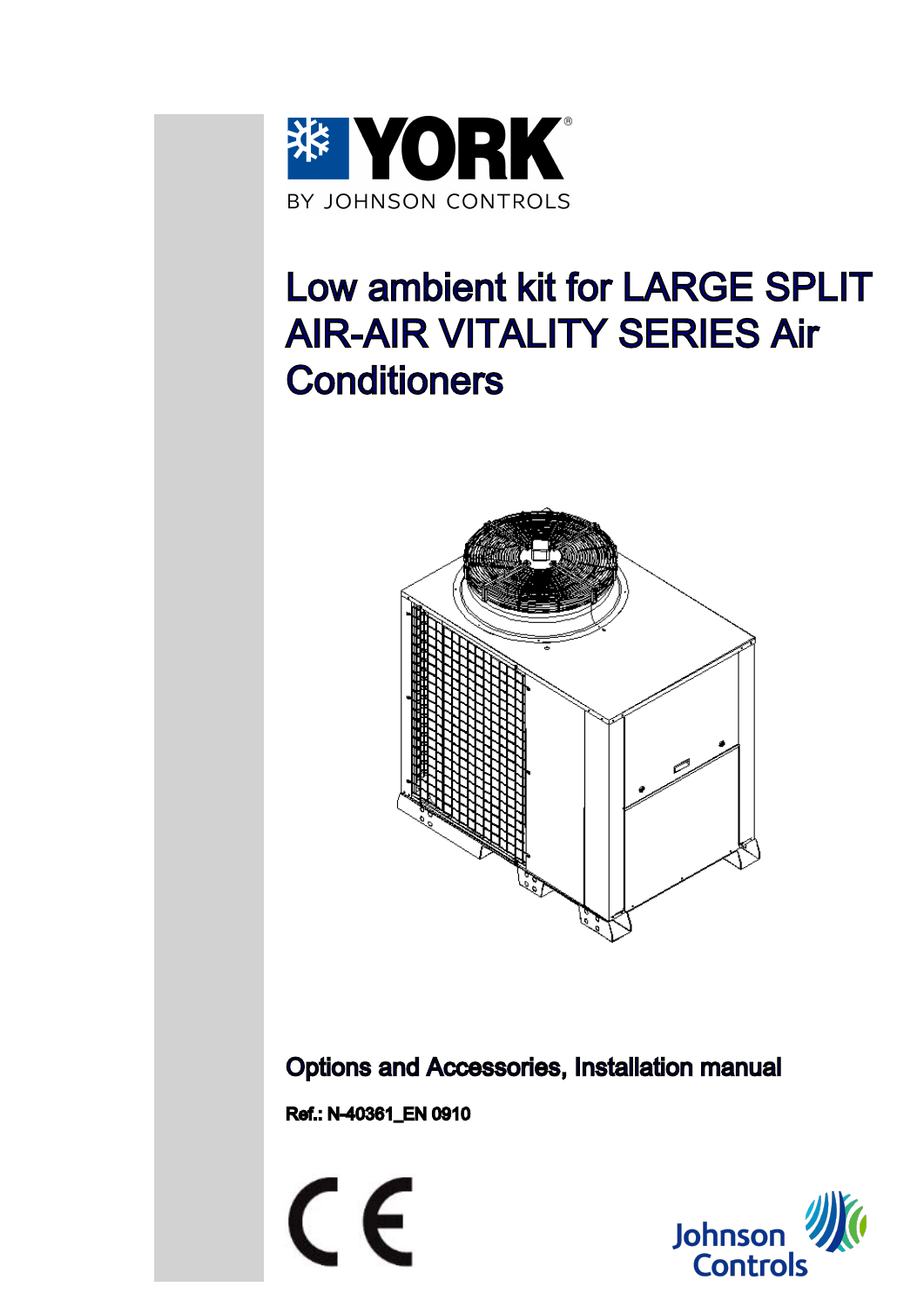

# Index

| $1 \quad \blacksquare$ |  |
|------------------------|--|
| 1.1                    |  |
| 1.2                    |  |
| 1.3                    |  |
| 1.4                    |  |
| 1.5                    |  |
| 1.6                    |  |
| 1.7                    |  |
| 1.8                    |  |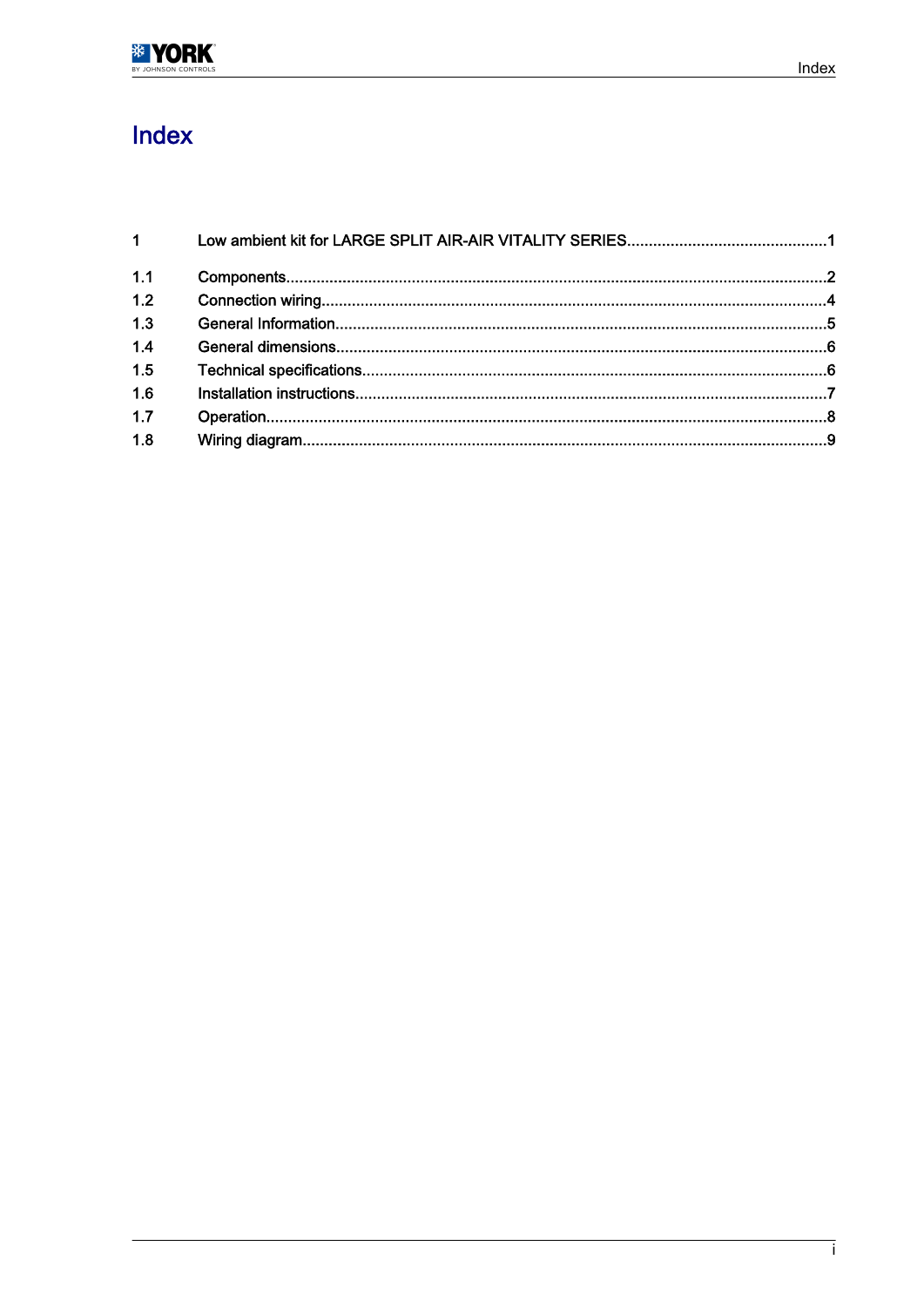# 1

# <span id="page-2-0"></span>Low ambient kit for LARGE SPLIT AIR-AIR VITALITY SERIES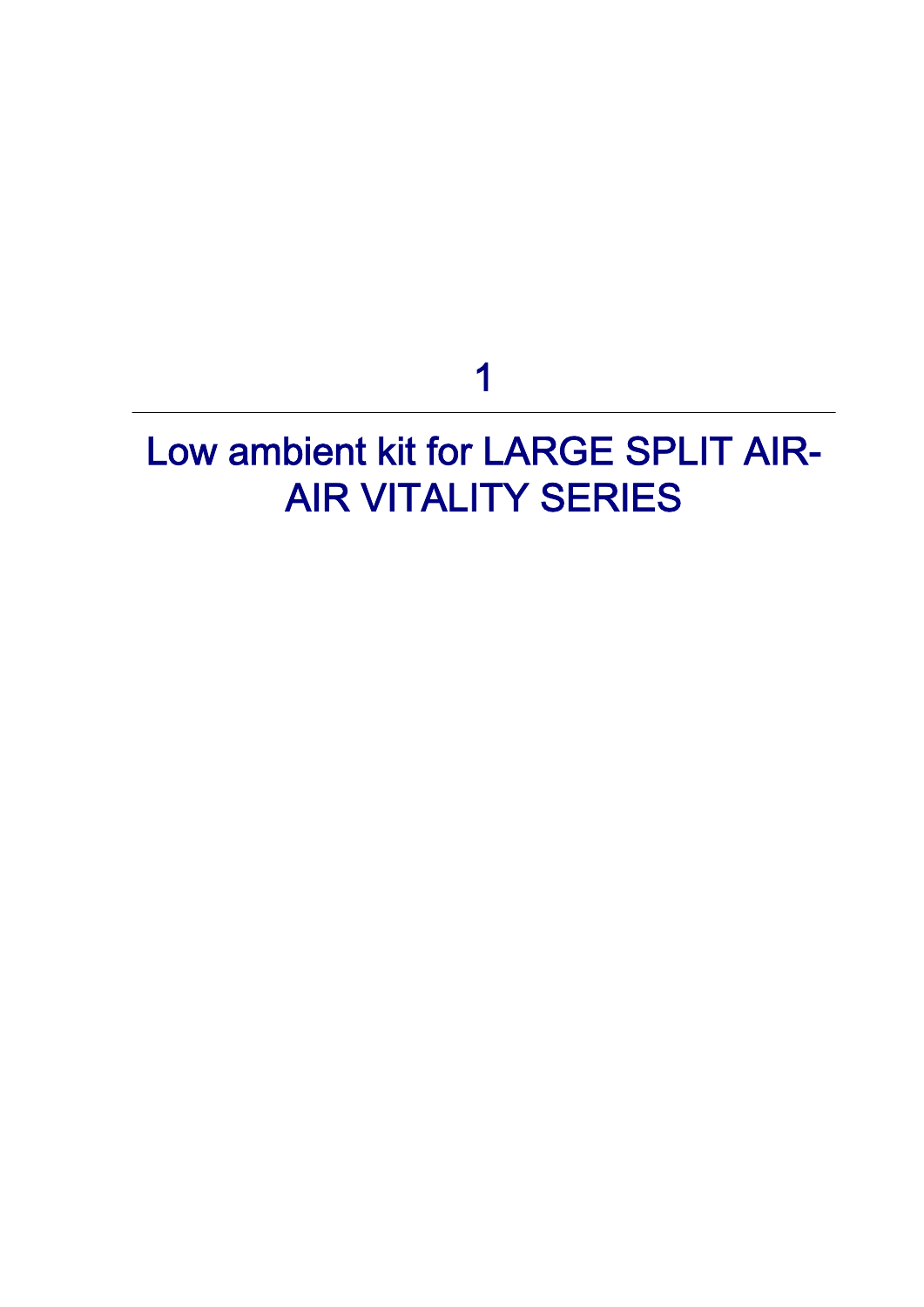

<span id="page-3-0"></span>Components

# 1.1 Components



- 1. Single-phase regulator (LAK)
- 2. 24 Vac relay (RRV), only for VAH models

| <b>Electrical box side</b> |              | LAK side       |         |
|----------------------------|--------------|----------------|---------|
| $1_{\cdot}$                | <b>Brown</b> |                | $LAK-1$ |
| 2.                         | Grey         | 2 <sub>1</sub> | LAK-2   |
| -3.                        | <b>Black</b> | 3.             | LAK-3   |

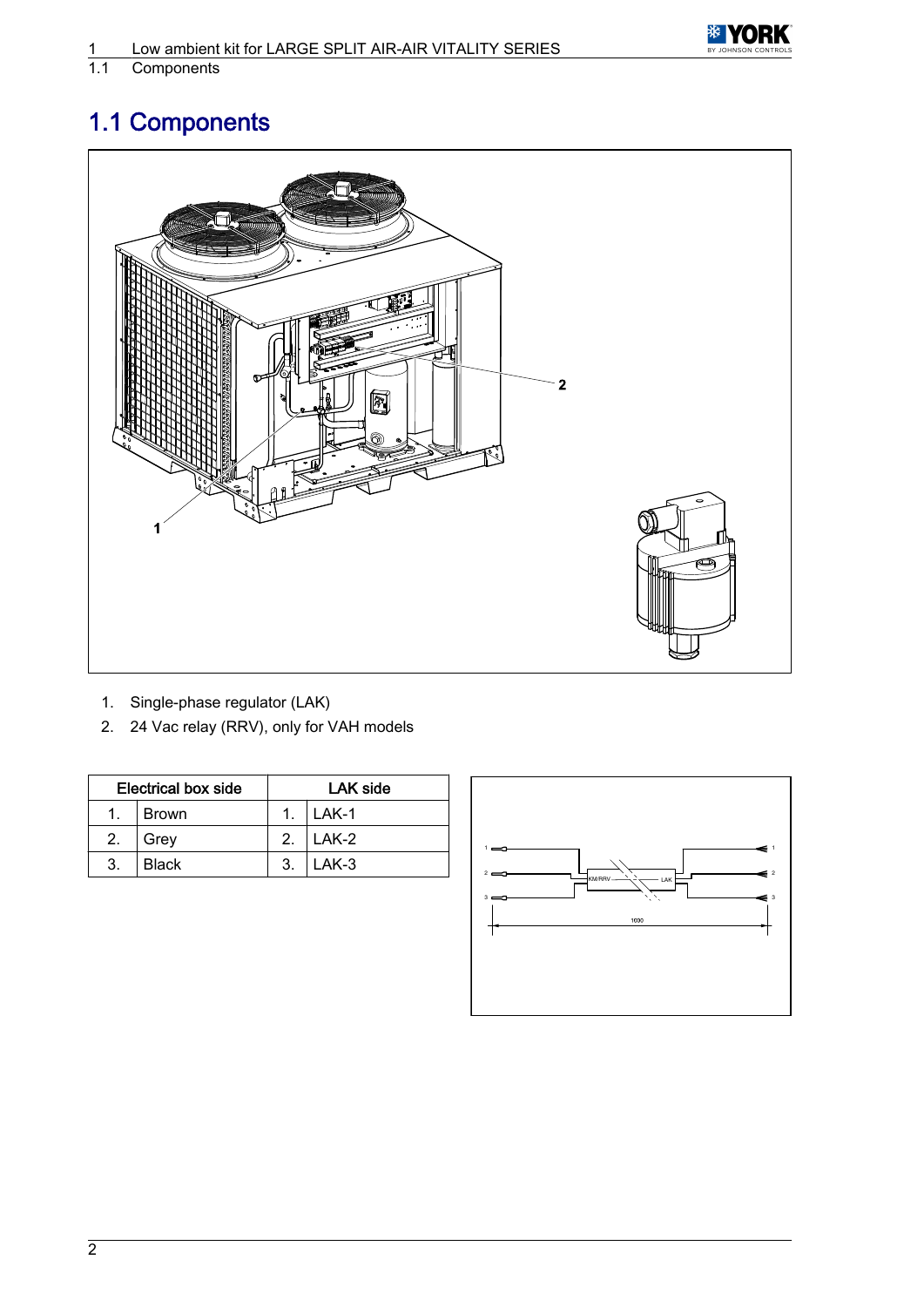

#### Components

#### RRV relay for VAC/VAH 20–40 A

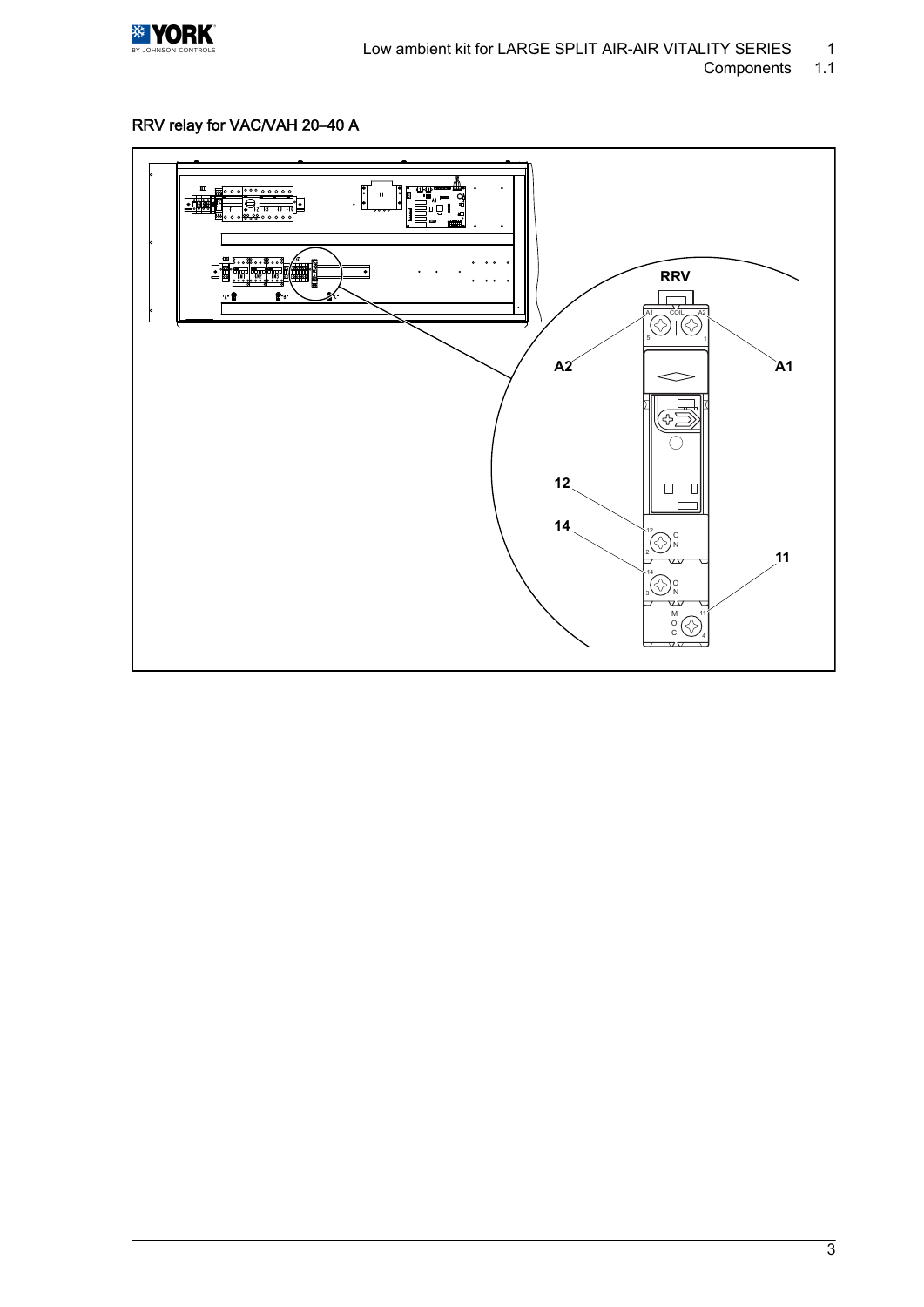

<span id="page-5-0"></span>Connection wiring

#### RRV1 and RRV2 relays for VAC/VAH 45–90 A



### 1.2 Connection wiring

Wiring used for connection

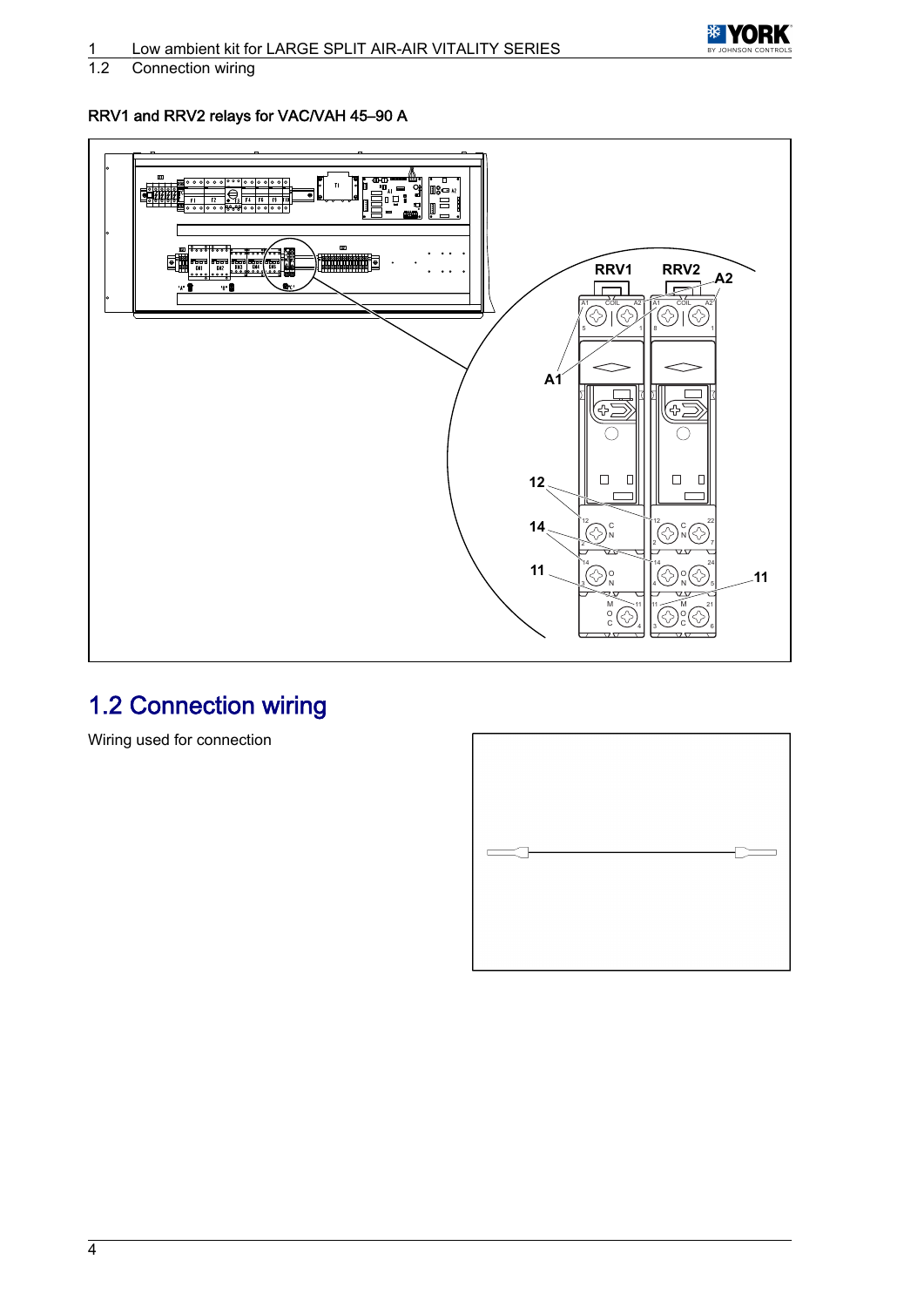| Wire no. | Colour       | <b>Cross section</b><br>$\text{(mm}^2)$ | From         | To            | Length (mm) |
|----------|--------------|-----------------------------------------|--------------|---------------|-------------|
|          | <b>Black</b> |                                         | <b>KM3-2</b> | <b>RRV-11</b> | 200         |
|          | Red          |                                         | $X2-4$       | RRV-A1        | 140         |
|          | White        |                                         | $X2-B$       | RRV-A2        | 200         |

#### <span id="page-6-0"></span>VAC/VAH 20 ‑ 40 A units

#### VAC/VAH 45 ‑ 90 A units

| Wire no. | Colour       | <b>Cross section</b><br>(mm <sup>2</sup> ) | <b>From</b> | To                               | Length (mm) |
|----------|--------------|--------------------------------------------|-------------|----------------------------------|-------------|
|          | <b>Black</b> |                                            | KM4-2       | <b>RRV1-11</b>                   | 200         |
| 2        | <b>Black</b> |                                            | KM6-2       | <b>RRV2-11</b>                   | 200         |
| 3        | Red          |                                            | $X2-14$     | RRV <sub>1</sub> -A <sub>1</sub> | 400         |
| 4        | Red          |                                            | $X2-24$     | RRV2-A1                          | 400         |
| 5        | White        |                                            | $X2-B$      | RRV1-A2                          | 350         |
| 6        | White        |                                            | $X2-B$      | RRV2-A2                          | 350         |

### 1.3 General Information

This direct-installation kit operates with pressure, changing the speed of the condenser fan with singlephase motors. The kit regulates the speed of the outdoor fan during the cold cycle to keep the condensing pressure constant with low outside temperature. There is no regulation during the winter cycle and the fans run at 100%.

A pressure-operated regulator offers a faster and more direct response to pressure variations in a cooling system. The controller changes the supply voltage of the motor from 30% up to at least 95% of the proportional band, applying the phase cut-off principle.

The controller must be installed in vertical position in relation to the coolant pipe, and it comes with an EMC suppression filter.

The rubber seal has to be placed between the fast connector and the controller terminals, in order to maintain the protection class IP65.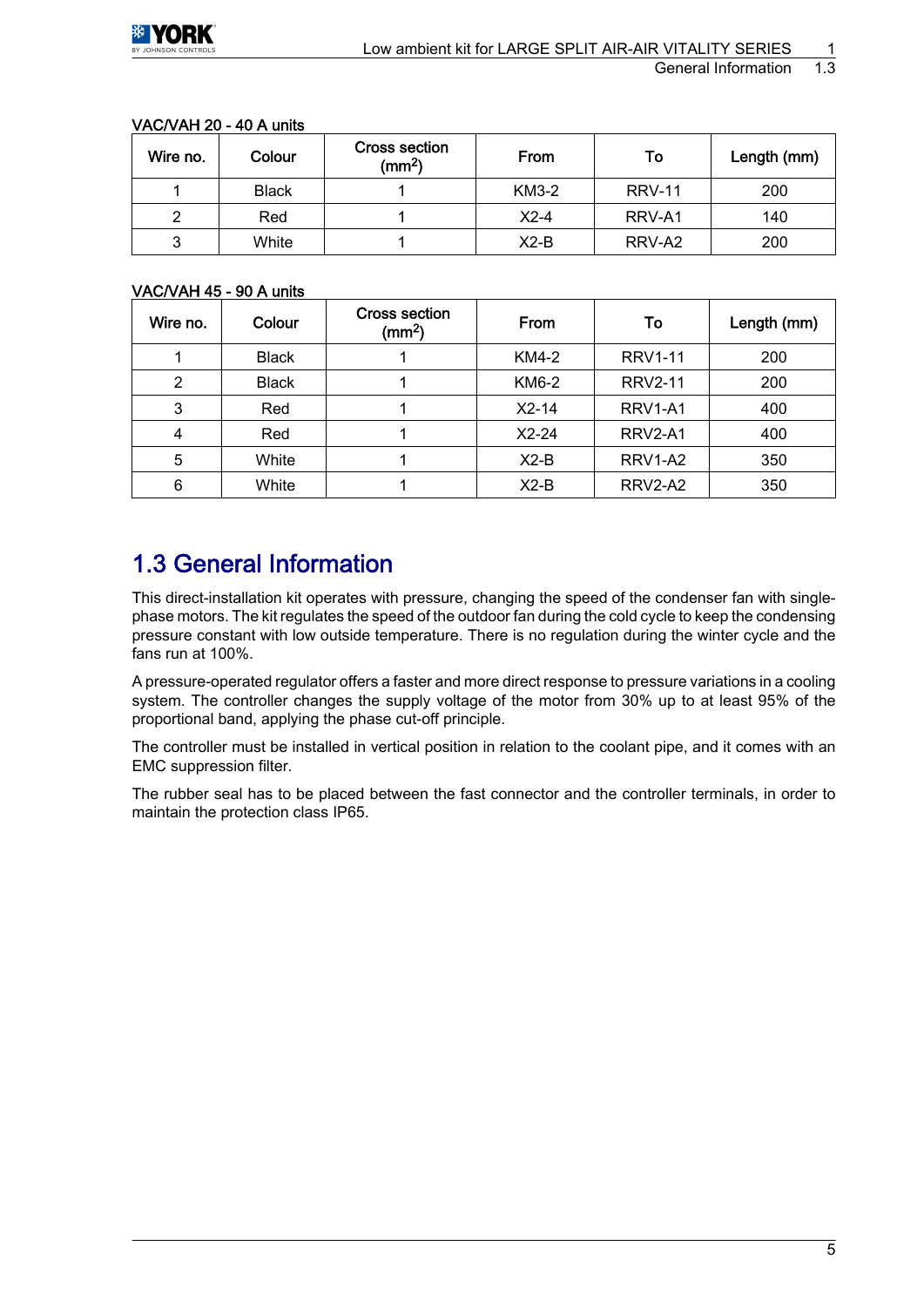

#### <span id="page-7-0"></span>General dimensions

## 1.4 General dimensions



All measurements in mm.

### 1.5 Technical specifications

The accessory includes the following components:

- Three-phase speed regulator, Ref. P215PR-9202. Set to 26 bar.
- 24 Vac relay terminal (RRV, RRV1, RRV2), only for VAH models, heat pumps.
- Cables, terminals, bushings and plastic ties.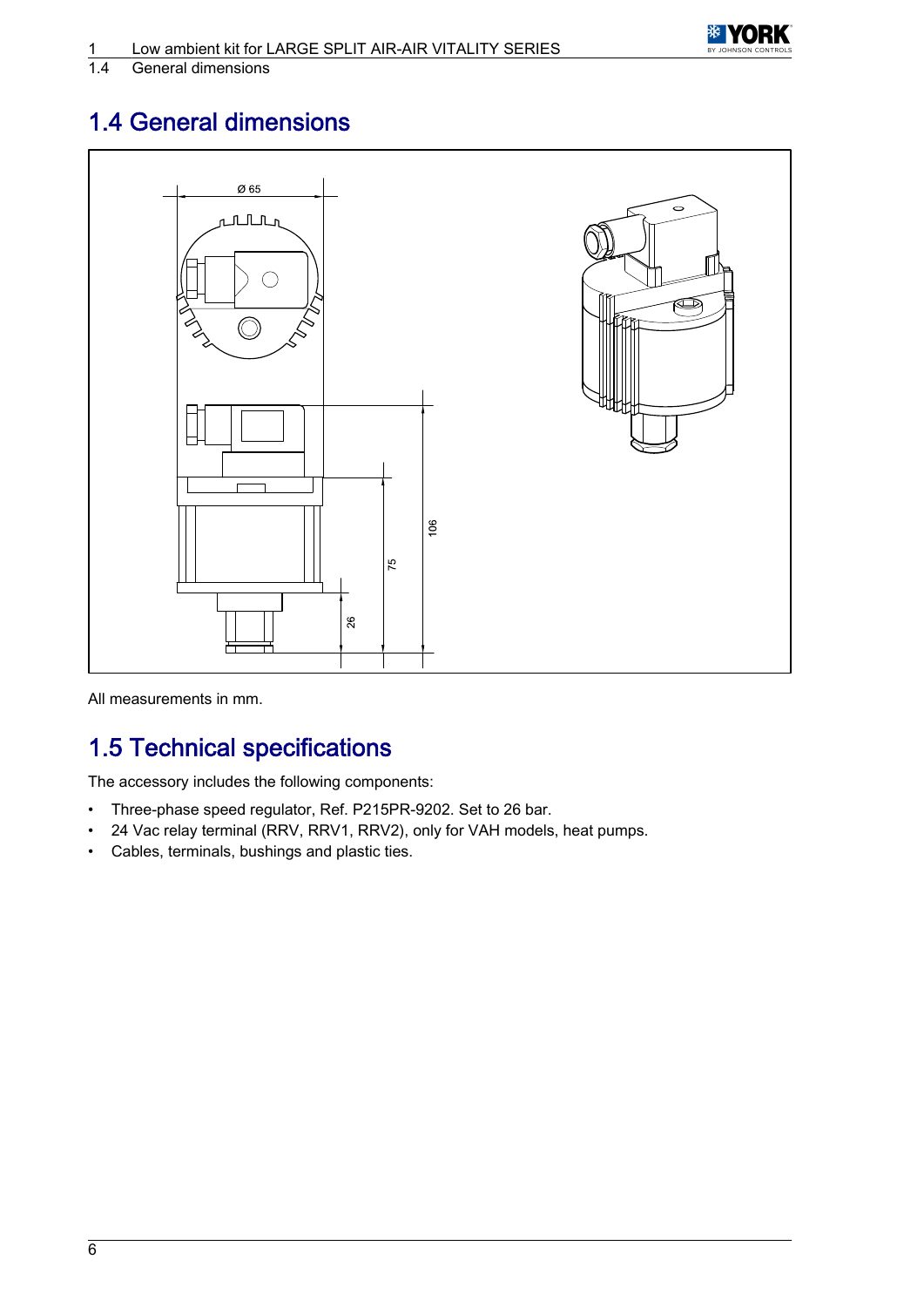<span id="page-8-0"></span>

### 1.6 Installation instructions

Disconnect the main power supply to the unit using switch Q1 (see the figures for details on assembly and electrical connections).

Install the condensation control system as described below:

- 1 Remove the access panels from:
	- a electrical box
	- **b** compressor.
- 2 Install the speed regulator (LAK) to the high pressure port and check that there are no leaks.
- 3 Connect the cables according to the *[Wiring diagram](#page-10-0), see on page 9*. In VAH heat pump models install the 24 Vac relay (RRV, RRV1, RRV2).
- 4 Refit the access panels, except the one for the electrical box.
- 5 Testing operations:
	- For VAC/VAH 20 -40 A models:
		- a Connect the power to switch Q1.
		- b Activate the cold stage and check that the following contactors switch on:
			- KM1 (compressor),
			- KM2 (indoor fan),
			- KM3 (outdoor fan 1–2),
			- and the outdoor fan is off.



#### When the pressure is higher than the set value, the fan is activated, regulating the speed to maintain the pressure.

- c Deactivate the stage.
- For VAC/VAH 45 ‑90 A models:
	- a Connect the power to switch Q1.
	- b Activate cold stage 1 and check that the following contactors switch on:
		- KM1 (compressor),
		- KM3 (indoor fan),
		- KM4 (outdoor fan 1–2),

– and the outdoor fan is off.

#### $\overline{\mathbf{i}}$ **NOTE**

#### When the pressure is higher than the set value, the fan is activated, regulating the speed to maintain the pressure.

- c Deactivate cold stage 1.
- d Activate cold stage 2 and check that the following contactors switch on:
	- KM2 (compressor),
	- KM3 (indoor fan),
	- KM6 (outdoor fan 3–4),
	- and the outdoor fan is off.

## **NOTE**

#### When the pressure is higher than the set value, the fan is activated, regulating the speed to maintain the pressure.

e Deactivate cold stage 2.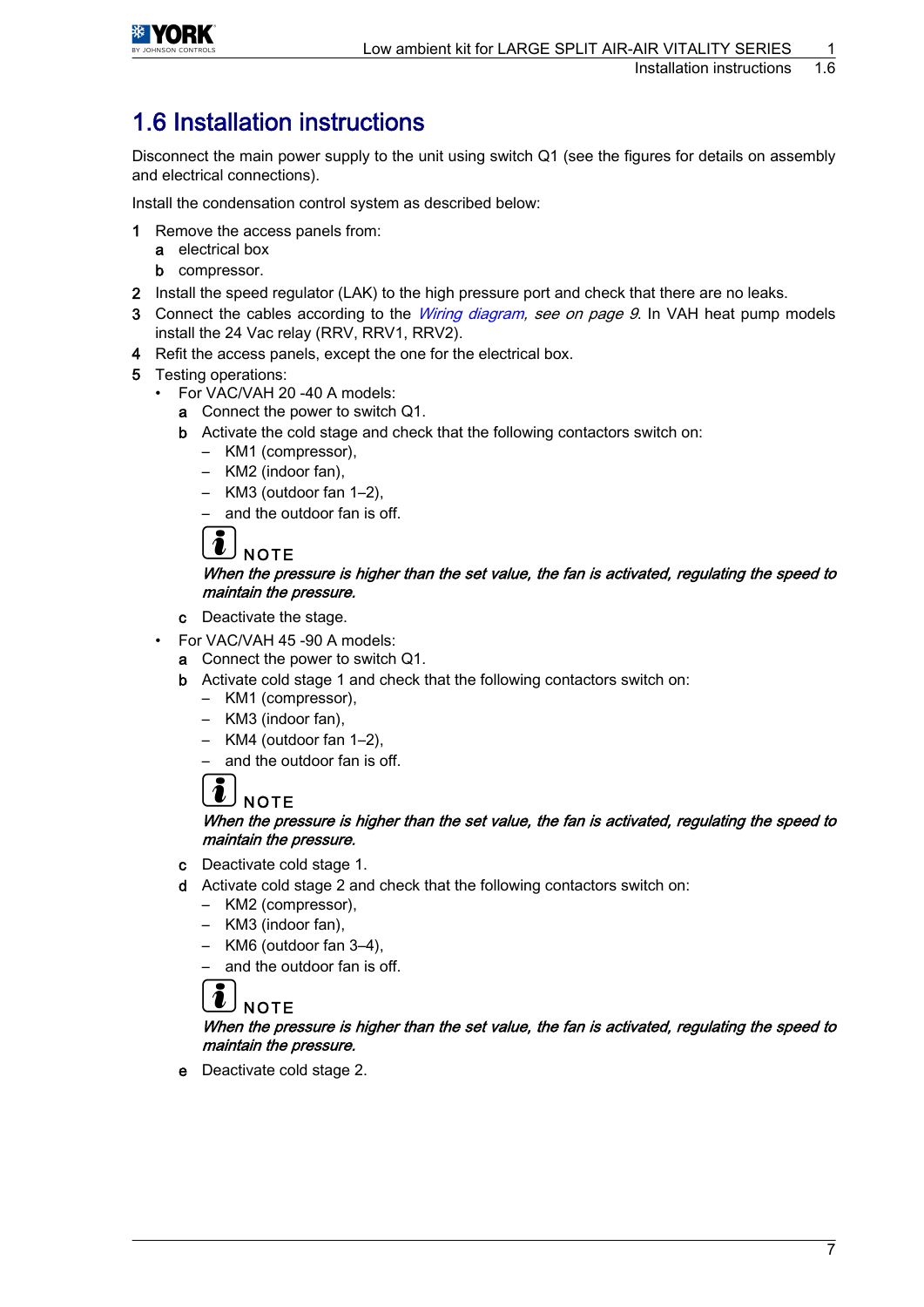#### <span id="page-9-0"></span>Low ambient kit for LARGE SPLIT AIR-AIR VITALITY SERIES



#### 1.7 Operation

- 6 If the unit is fitted with a heat pump, activate the heat stage and check that the outdoor fan turns at 100%. Then deactivate the stage.
- 7 Fit the access panels.

### **DANGER**

- •Loose connection terminals produce overheating of cables and terminals.
- • The unit will work incorrectly and there is a risk of fire. Check that the cables are firmly secured to their connection terminals.

### 1.7 Operation

During the summer cycle, it regulates the speed of the outdoor fan to keep the condensing pressure constant with low outside temperature.

The pressure set point can be adjusted with the adjustment screw -1-.

# **ATTENTION**

#### Turning it clockwise increases the pressure and anti-clockwise decreases it.

The set point is preset at 90% of the output value. The minimum established speed or stoppage value is 30% of the supply voltage.

# **ATTENTION**

The load and supply voltage can affect the specifications of the controller.

#### Controller specifications

- A Output to engine (% of output voltage)
- B Pressure [bar]
- C Minimum speed
- D Prop. band
- E Set point
- F Cut-off mode
- 1 Set point adjustment screw



| Range     | 360°            |
|-----------|-----------------|
| $22 - 42$ | approx. 3.7 bar |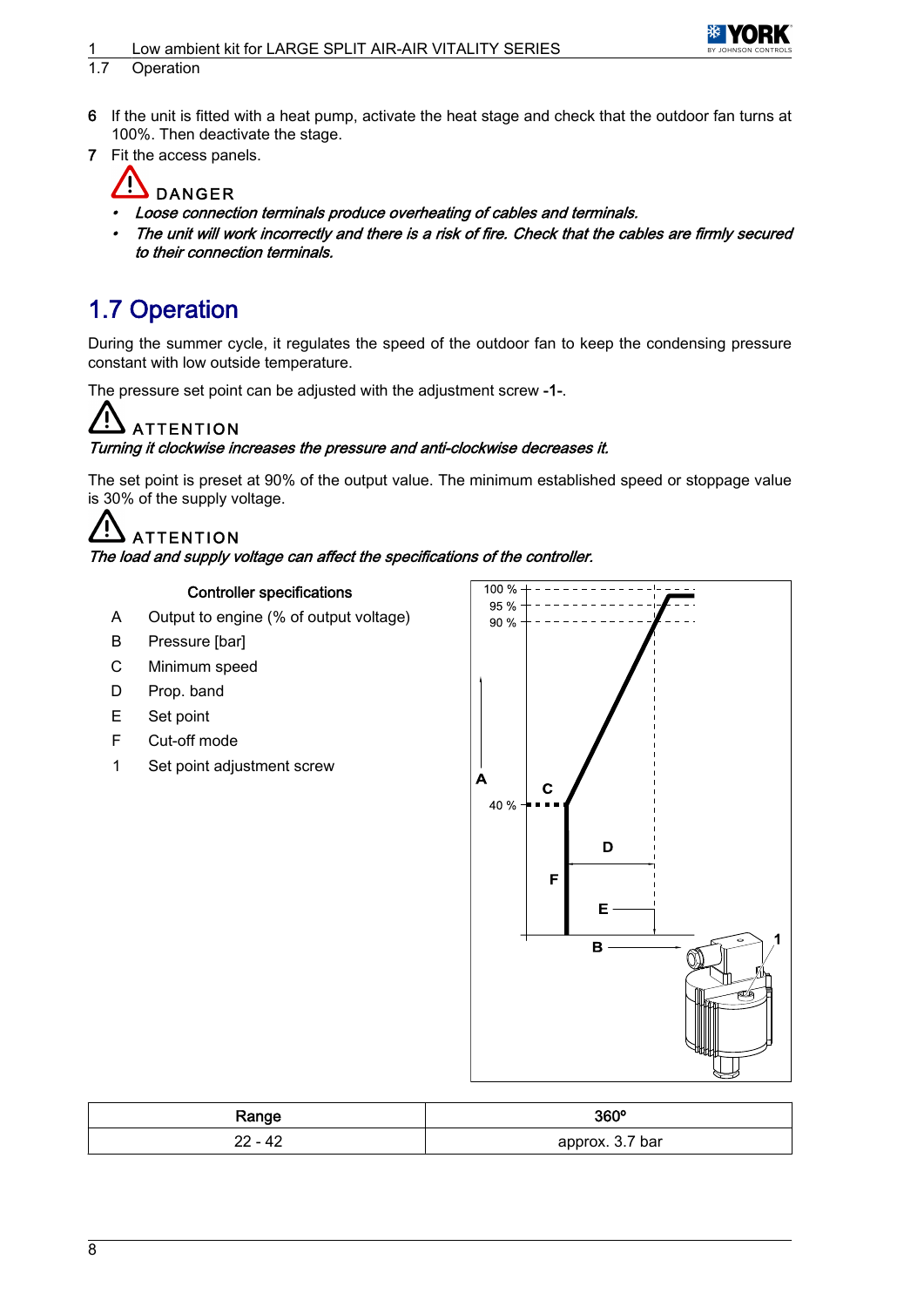<span id="page-10-0"></span>

# 1.8 Wiring diagram





I-2635a<br>LAK VAC/VAH-20,25,30,40A

| F <sub>3</sub>                               | Motor trip switch for outdoor fan | a | <b>Black</b> |
|----------------------------------------------|-----------------------------------|---|--------------|
| KM <sub>3</sub><br>Contactor for outdoor fan |                                   | b | <b>Brown</b> |
| LAK                                          | Regulator                         | с | Grev         |
| M3. M4                                       | Outdoor fan                       | d | <b>Blue</b>  |
| <b>RRV</b>                                   | Auxiliary cycle change relay      |   |              |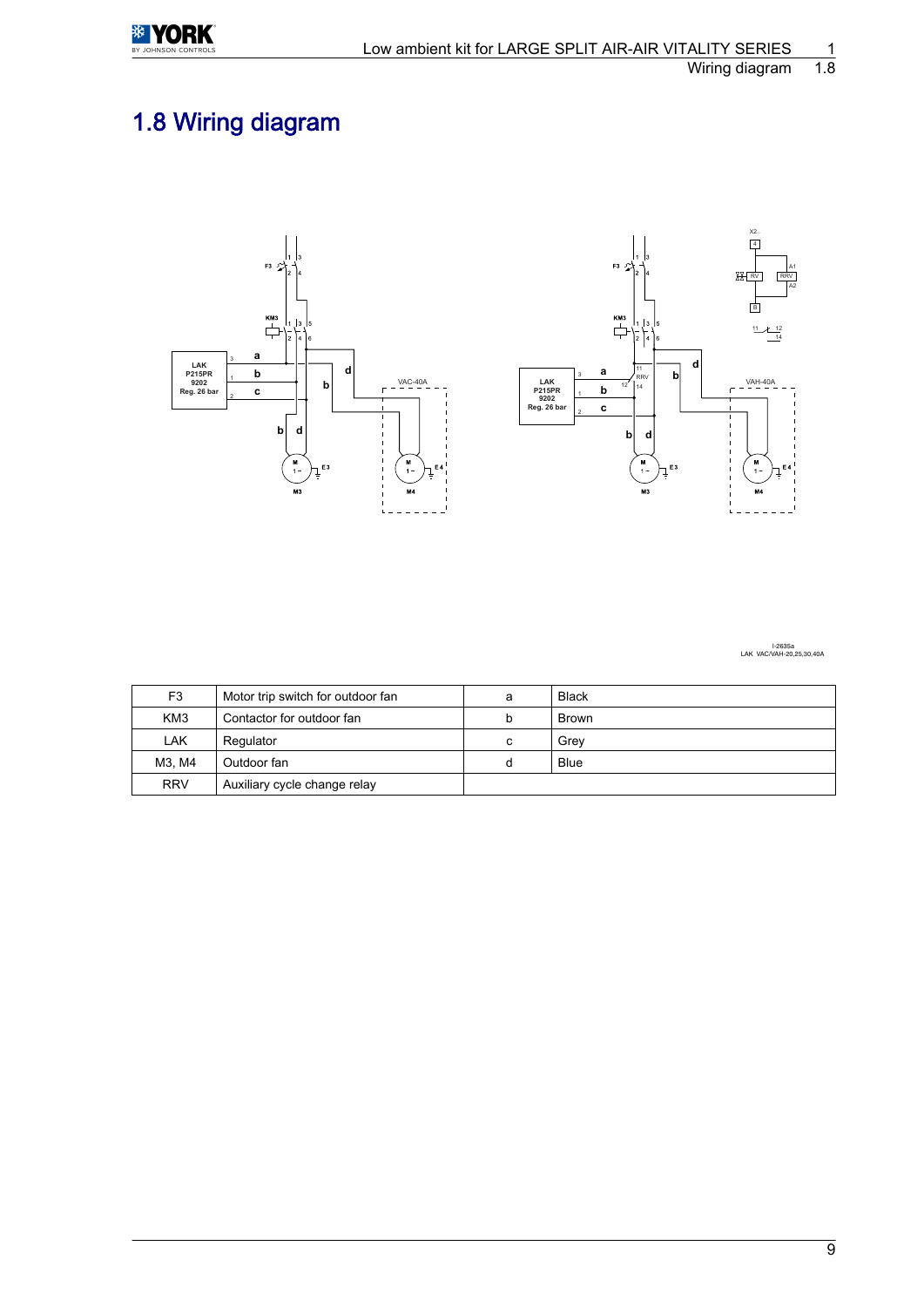

#### Wiring diagram



I-2636-1a LAK VAC/VAH-45,60,75,90A

| F4. F6                       | Motor trip switch for outdoor fan | а | <b>Black</b> |
|------------------------------|-----------------------------------|---|--------------|
| KM4. KM6                     | Contactor for outdoor fan         |   | <b>Brown</b> |
| LAK                          | Regulator                         |   | Grev         |
| M4, M5, M6, M7   Outdoor fan |                                   |   | Blue         |